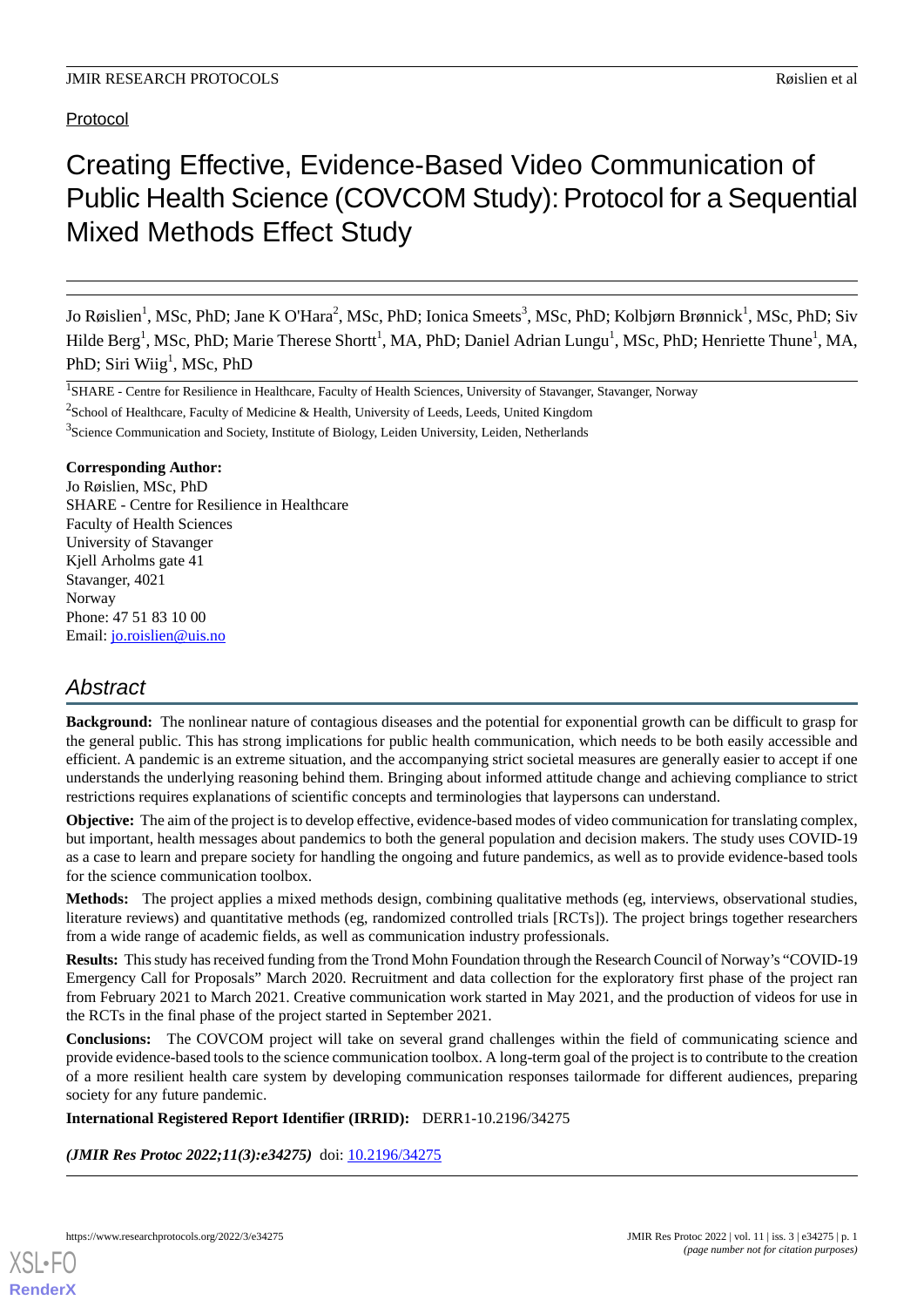#### **KEYWORDS**

pandemics; risk; public health; science communication; mixed methods; evidence-based medicine; COVID-19

### *Introduction*

A pandemic is an extreme situation, and extreme measures are needed to combat it. Although similar numbers of people die annually in traffic or from cancer, the number of people who catch a contagious disease can grow at a rapidly increasing rate. This nonlinear nature of contagious diseases and the potential for exponential growth can be difficult to grasp for the general public. At the same time, this feature of contagious diseases brings about a need for measures that are not only rapid but also often radical. This has strong implications for public health communication, which needs to be both easily accessible and efficient.

During the COVID-19 pandemic, scientific knowledge from various fields of health research has been at the heart of decision-making. Strong preventive and societal measures—with substantial implications on peoples' lives—have been central to combating the pandemic. Such measures are generally easier to accept if one understands the underlying reasoning behind them [\[1](#page-6-0)-[3](#page-6-1)], and bringing about informed attitude change and achieving compliance to strict restrictions thus require explanations of scientific concepts and terminologies that laypersons can understand. Therefore, in order to effectively tackle pandemics, the provision of large-scale information outreach is imperative.

However, how to do this—or how *not* to do it—is poorly understood, with several grand challenges, sparse research within the field, and limited available empirical evidence for making generalizations [\[4](#page-6-2),[5\]](#page-6-3). Systematic reviews [\[6-](#page-6-4)[9\]](#page-6-5) have found multiple knowledge gaps in pandemic risk communication, for example how risk perception is framed by competing narratives, the lack of in-depth learning from past experiences [[8\]](#page-6-6), and slim evidence of the effectiveness of pandemic risk communication [\[6](#page-6-4)].

Guaranteeing the flow of information to engage stakeholders is important [\[9\]](#page-6-5). Different stakeholders (eg, policy makers, infection control bodies, primary and specialized health care providers) need a common understanding of risk, risk implications, and consequences. This implies that the understanding of key scientific information, and the lack thereof, might facilitate understanding of why national and international societies have not been able to learn from the past and prepare for predicted catastrophic pandemics like COVID-19 [\[10](#page-6-7)].

Although crisis communication is an established research field within leadership [\[11](#page-7-0)], little is known about the communication of the science upon which leadership and decision-making are based. In the COVID-19 pandemic, this typically entails health science topics related to contagious diseases, including mathematics, epidemiology, risk, medicine, and health. Establishing evidence-based communication that helps facilitate understanding, attitudes, and risk behaviors, and what works for whom, is essential.

The first empirical gap analysis in the field of science communication—including ~3000 papers—identified several grand challenges [[4\]](#page-6-2). First, the field is mostly limited to one-off studies, and there is a need for longitudinal, experimental, comparative, and wider systemic research to understand how contents and channels, actors, and audiences interrelate. Second, the field is caught in disciplinary structures, and the opportunity for interdisciplinary integration has not been seized. Third, there is a lack of transfer and collaboration between researchers and practitioners, and getting practitioners involved in the research has been suggested to bridge the divide. Randomized controlled trials (RCTs) in science communication are few, with retrospective analyses being the norm. The move toward evidence-based science communication, inspired by the impact of evidence-based medicine over the past decades, has been called for [[5\]](#page-6-3). Experimental studies, capable of invalidating previously accepted practices and replacing them with new ones that are more accurate and effective [\[12](#page-7-1)], is an integral part of achieving this.

All communication takes place within a continuously changing culture, and narratives, images, and metaphors that worked yesterday might not work today. This must be taken into account when creating health science communication. *How* you say something is as important as *what* you say. Arts is central for outreach [\[13](#page-7-2)], and in March 2020, the World Health Organization (WHO) sent out an open global call to creatives to help with communication in the COVID-19 pandemic [[14,](#page-7-3)[15\]](#page-7-4): Creativity in health science communication is a necessity. It is however poorly understood and underused.

The population's media habits have changed rapidly in recent years. Driven by social media and smartphones, each citizen can now choose on what to spend their time. Video consumption is increasing, and video makes up an estimated 80% of all internet traffic [[16\]](#page-7-5). YouTube, the world's largest video site, has 2 billion monthly users, with >500 hours of content uploaded every minute [[17\]](#page-7-6). In the United States, YouTube on mobile alone reaches more 18- to 49-year-olds than any cable TV network [\[18](#page-7-7)]. However, despite the scale of video consumption, there is little extant evidence to guide the effective use of video for relaying complex health messages. It is well-known in risk and public health communication that trust is key [\[19](#page-7-8),[20\]](#page-7-9), and there is a growing body of research on narrative-based methods and digital storytelling within medicine and health [\[21](#page-7-10),[22\]](#page-7-11). However, much research remains before we fully understand how to best utilize the video format for effective public health communication.

Film is a powerful communication format, frequently used in advertising and popular culture. It is a collective process in which screenwriters, directors, cinematographers, set designers, and professional performers come together to tell a story using moving pictures. Artistic choices are central to filmmaking but are rarely considered when communicating science through film. In an analysis of 400 science videos on YouTube, videos generally fell into 1 of 4 categories: video-blog, voice-over

 $XS$ -FO **[RenderX](http://www.renderx.com/)**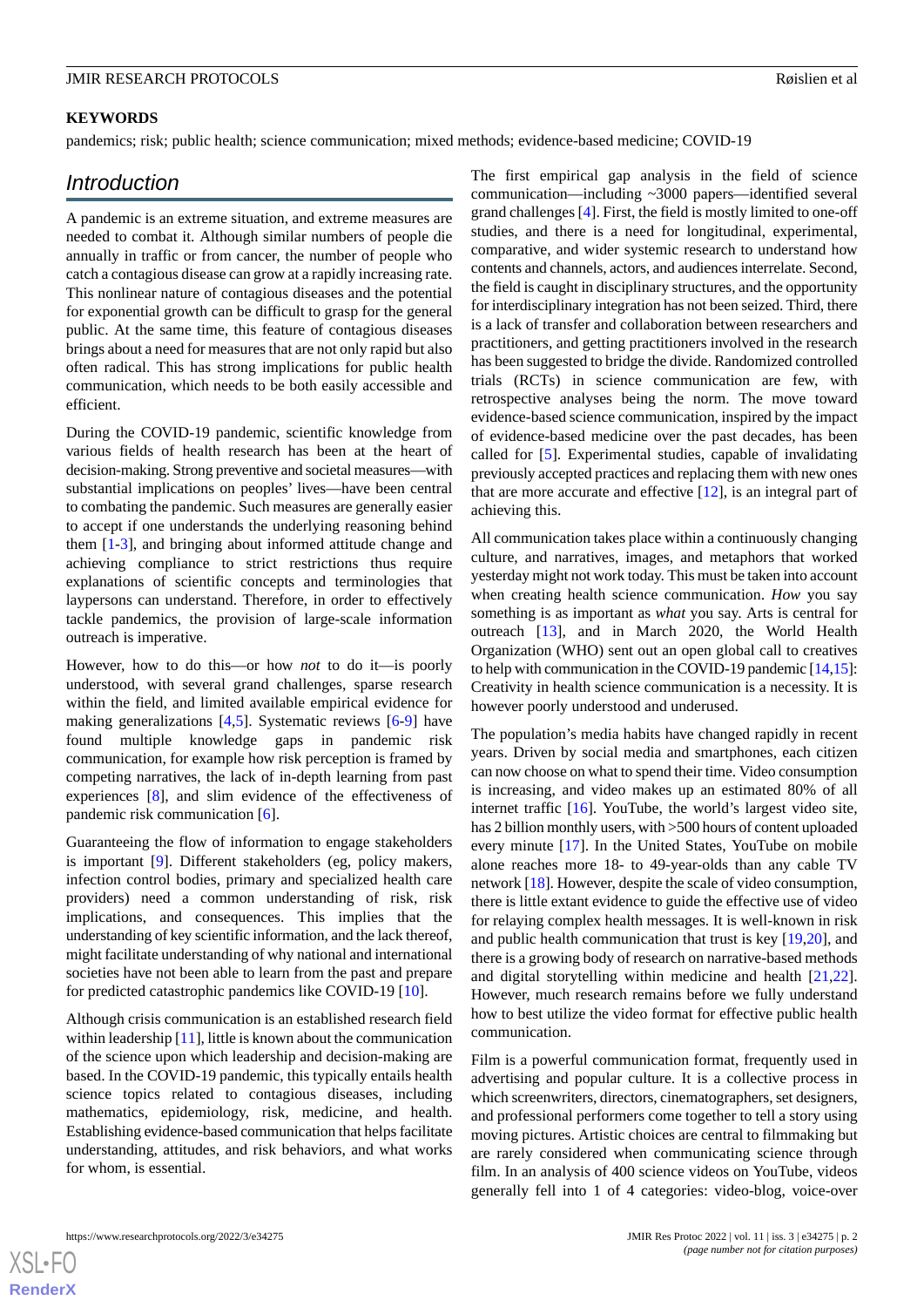animation, recorded presentation, or interview [\[23](#page-7-12)]. Notably, none of the most viewed videos on YouTube in 2019 fell into any of these 4 categories. That is, the video styles most often used by science communicators are not the video styles that tend to attract large audiences, indicating that there is something to be gained by exploring other creative means when producing videos in order to attract larger—and other—audiences when communicating scientific knowledge. In order to create effective science communication, interdisciplinary collaboration of experts from disciplines with different norms and practices is needed [[24\]](#page-7-13). Achieving this is challenging, and the field remains immature.

To tackle the grand challenges within the field of science communication [[5\]](#page-6-3), the current project takes an interdisciplinary approach to developing effective communication for pandemics. Creating effective science communication requires collaboration between not only scientists with expert knowledge in the subject matter and in communication [[25\]](#page-7-14) but also actual communicators. This study brings together experts from a wide range of fields, including researchers from health studies, humanities, risk, societal safety, medicine, nursing, public health studies, psychology, visual communication, epidemiology and statistics, as well as mass media professionals, communicators, and filmmakers, in order to ensure first-hand cultural know-how for contemporary communication. This is done order to move from experience to evidence-based communication.

The primary objective of the study is to use video to develop effective, evidence-based modes of communication for translating complex, but important, health messages about pandemics. The study uses COVID-19 as a case to learn and prepare society for handling the ongoing and future pandemics, as well as to provide evidence-based tools for the science communication toolbox. This will be achieved through the following secondary objectives:

- 1. Identify communication strategies and key topics about pandemics that public health scientists and officials need to communicate
- 2. Explore communication strategies and artistic dimensions in filmmaking for the creation of effective science communication videos aimed at lay viewers, focusing primarily on the adult part of the Norwegian speaking population with a general primary school level understanding of science
- 3. Test the effect of these videos through controlled experiments, coupling communication to learning outcome and individual differences such as attitude(s) and compliance towards the topic(s), exploring also sociodemographic variables
- 4. Identify the features of the most effective videos on a mass communication scale in collaboration with national mass media broadcasters

We hypothesize that shorter, props-driven videos will outperform longer, more static and scientifically focused videos in terms of comprehension of the topics communicated, while trust will be higher in the latter. For intensions, behavior, and behavior change, we hypothesize that narratives and metaphors will be more effective than the factual scientific information itself. Further, optimizing communication for accessibility by reducing scientific precision will not significantly reduce comprehension, intensions, or active behavior. Finally, observed effects will vary according to the demographic characteristics of the receiver.

# *Methods*

### **Study Design**

The study applies a sequential mixed methods design [[26\]](#page-7-15), combining various qualitative and quantitative research methods.

Research in science education [[27,](#page-7-16)[28](#page-7-17)], health communication [[29\]](#page-7-18), and cognitive anthropology and psychology [[30](#page-7-19)[,31](#page-7-20)] suggests that people interpret new information in light of their existing beliefs. Rather than relying on scientists'opinions only, the communication of scientific knowledge should thus be based on evidence of the audience's relevant beliefs and what they are still missing [[32,](#page-7-21)[33\]](#page-7-22). Aligned with this, we apply a so-called mental models approach to developing communications as our theoretical anchor for the sequential design to communicating scientific knowledge [\[34](#page-7-23)]: First, identify what people need to know to make more informed decisions; second, identify what they already know and how they make decisions; third, create the communication; fourth, test its effectiveness. This approach resonates with the call for an evidence-based approach to communicating science [[5,](#page-6-3)[35](#page-7-24)]. Correspondingly, the project is operationalized into 3 work packages (WPs) that build on each other ([Figure 1](#page-3-0)). These 3 phases of the project are described in detail in the following sections.

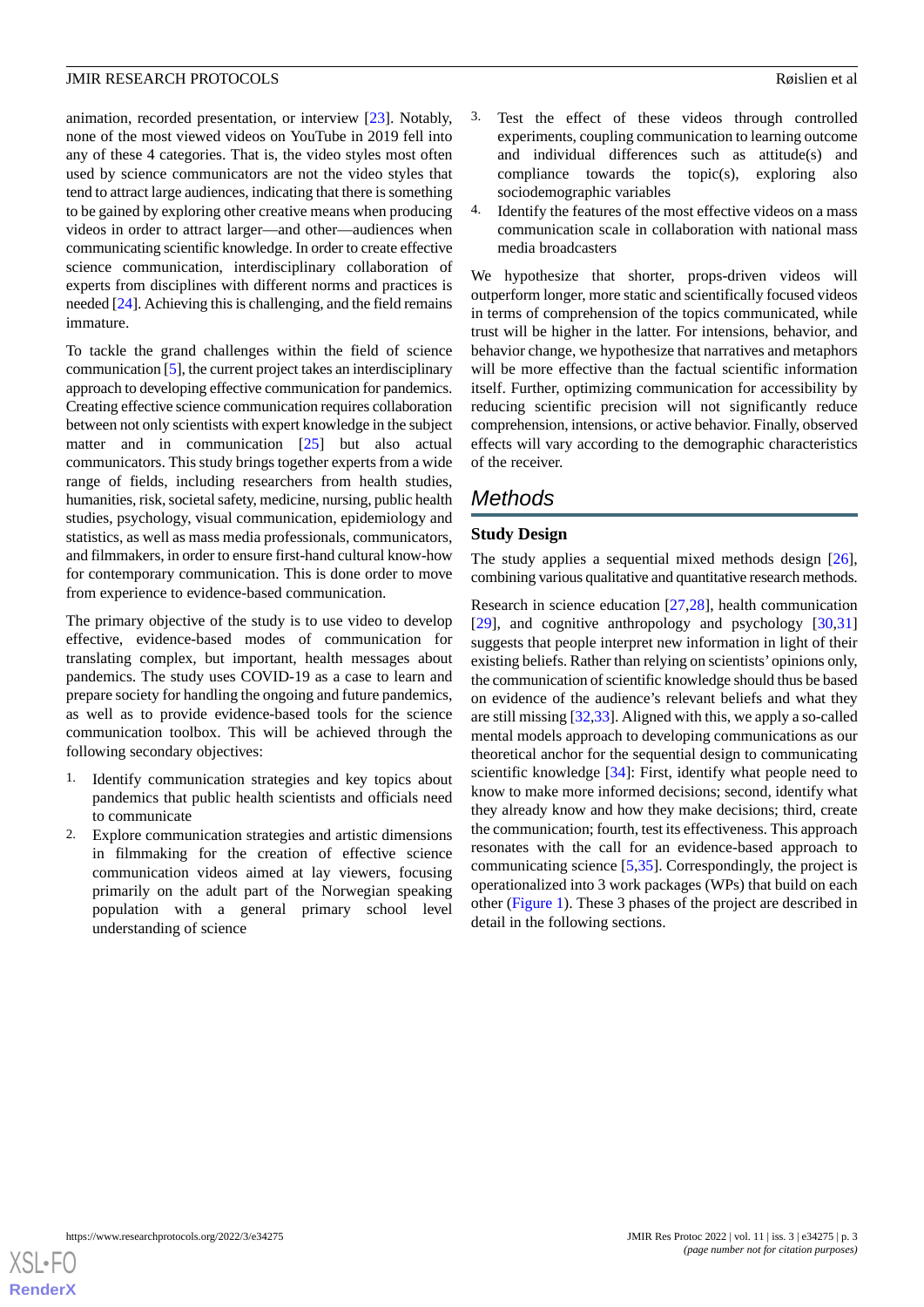<span id="page-3-0"></span>**Figure 1.** Study design and workflow of work packages (WPs). RCTs: randomized controlled trials.



#### **Recruitment**

A large part of the study will run throughout the course of a worldwide pandemic, with the accompanying societal restrictions setting the context of the project. Most of the data collection will take place digitally, with reduced need for travel and physical meetings, using online surveys, video interviews, and interactive methods (eg, stakeholder analyses and workshops). The study population will include both experts and representatives from the general public as part of a holistic approach to how health risk and consequences are understood and communicated on all levels. More detail about the individual WPs is provided in the following sections.

#### **Phase 1: Establishing What Needs to Be Communicated (WP1)**

WP1 will apply multiple qualitative methods to identify communication strategies and key topics related to pandemic risks to be communicated to the public. The views from both communicators and receivers of pandemic information are included. WP1 will inform WP2 and WP3 on what people already know, how they make decisions, and what they need to know to make more informed decisions when facing pandemic risks [\[32](#page-7-21),[34\]](#page-7-23).

#### *Rapid Scoping Review*

The WP will involve a rapid scoping review [\[36](#page-7-25),[37\]](#page-7-26) to obtain an overview of the evidence pertaining to diverse modes of communication used by health authorities in health risk communication with the public during a pandemic. The databases MEDLINE and EMBASE will be searched for publications from 2009 to 2020. This will provide information about key scientific concepts, types of outcomes, and research gaps related to diverse modes of communication.

#### *Mental Models*

[XSL](http://www.w3.org/Style/XSL)•FO **[RenderX](http://www.renderx.com/)**

Employing semistructured individual interviews, WP1 will involve the creation of 2 mental models. First, a public mental model will explore how the public perceives difficult scientific concepts and acts on the public health risk communication related to COVID-19. Second, an expert mental model will identify key topics and communication strategies related to

pandemic risk [\[32\]](#page-7-21). Analyses will be guided by the mental model framework by de Bruin and Bostrom [[34\]](#page-7-23). Mental models are representations of how something works in the real world, and the framework by de Bruin and Bostrom [[34\]](#page-7-23) was developed to assess what to address in science communication.

Rather than recruiting a large representative sample, it is recommended to recruit a small but diverse sample of participants (~10-15 participants) when exploring mental models [[34\]](#page-7-23). For the public mental model, we apply a purposive sample of Norwegian citizens between 18 years and 80 years old, with various levels of education, gender, and a range of geographic regions in Norway. For the expert mental model, we include experts with various levels of knowledge of issues regarding COVID-19 risk and mitigation at different system levels (eg, municipality, hospital, national level, research). The identified topics will be analyzed in a directed content analysis, focusing on scientific concepts for public risk communication and the identification of possible new scientific concepts for pandemic risk communication [\[38](#page-7-27)].

#### *Stakeholder Analysis*

Finally, in WP1, we will undertake a stakeholder analysis to identify various stakeholder groups, assessing their different roles and values [[39\]](#page-7-28). This to gain insight into the responsibility of different stakeholder groups, the perspectives of those involved in public health risk communication, and possible trade-offs in public risk communication. Here, we define stakeholders as individuals who represent a unit or organization that participates in public risk communication related to COVID-19 in Norway.

First, we will identify key stakeholder groups for pandemic risk communication at the local municipal level, at the hospital level, and at the policy level by reviewing publicly available policy documents describing the stakeholder's roles and responsibility in pandemic management. Our sampling strategy is to include stakeholders with key roles in risk communication across these levels in the health care system. We then assess their different perspectives and values by interviewing a sample of  $\sim 10$ stakeholders involved in communication of pandemic risk information representing different system levels. The document and participant interview data will be analyzed in a directed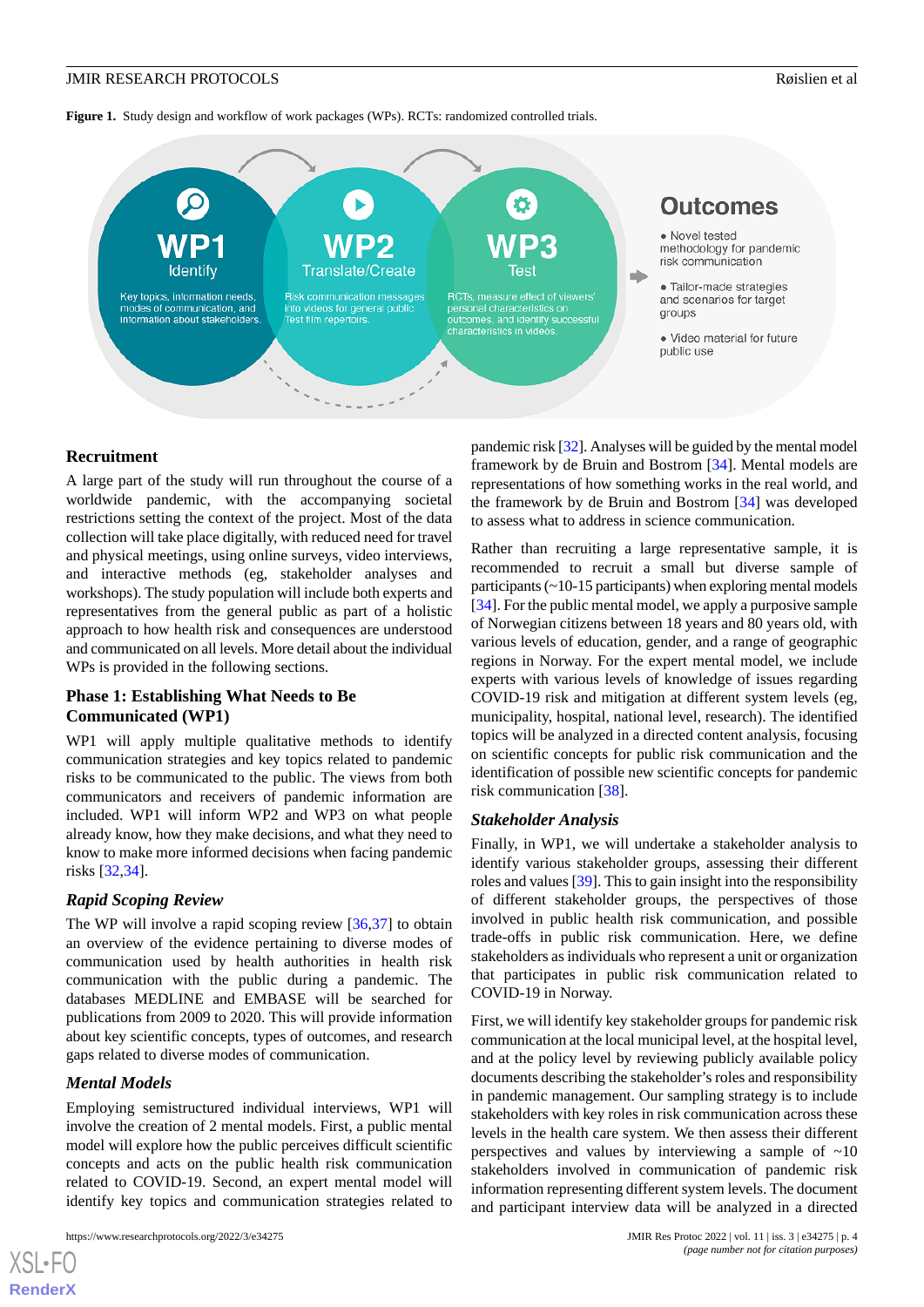qualitative content analysis with predetermined categories for micro, macro, and meso levels and inductive category development to analyze values and perspectives [[40\]](#page-8-0). Here, micro-level research refers to the examination of individuals and individual-level interactions (eg, intentions, feelings, and beliefs), the meso-level examines groups (including teams, units, and organizations), and macro-level research examines the political-administrative environment (including national systems, regulation, and cultures).

#### *Recruitment and Sampling*

User representatives, nongovernmental organizations, partners in the consortium from Stavanger University Hospital, Haukeland University Hospital, and the Center for Developing Institutional and Home Care Services Sogn and Fjordane will contribute to the recruitment in the various WP1 substudies. Participants will also be recruited by inviting eligible participants identified by the COVCOM team.

#### **Phase 2: Creating Communication (WP2)**

Creative choices are central to filmmaking but are rarely considered when communicating science. In this WP, we will study the creative processes that underlie effective translation of scientific information into understandable communication.

#### *Video Review*

To explore how videos created by health authorities measure up to contemporary video content, WP2 will include a video review of existing COVID-19 video communication. Online sites for Norwegian health authorities, including health entities at both national and regional levels, will be searched for video content, and entities with a dedicated YouTube channel featuring COVID-19–related video content will be included. These videos will be compared with COVID-19–related videos created by the WHO, as well as the most watched COVID-19 videos on YouTube. Aiming for a comparable number of videos, we will select, for example, the top 10 to 20 videos on YouTube for each of the search terms "covid 19" and "corona virus" using the YouTube search engine. Press briefings, live videos, and news reports will be excluded: We are interested in purposely produced video content rather than mere recordings of ongoing events. A content analysis of video formats and creative means utilized will be carried out to identify how health authorities measure up to contemporary video communication, both creatively and in reaching video consumers, identifying potential shortcomings and potential for improvement.

#### *The Communicators' Views*

Aiming to uncover structural differences and similarities in how communicators from different fields approach the creation of health science communication, we will recruit 2 participants from each of 6 different professions: public health communication, health communication, science TV and film production, video journalism, creative advertising, and social media. First, we will conduct semistructured individual interviews, identifying their approaches to video communication, their thoughts on existing COVID-19 videos, and their take on interdisciplinary collaboration. Participants will then be paired profession-wise and observed while discussing ideas for new pandemic-related video communication. Through content

[XSL](http://www.w3.org/Style/XSL)•FO **[RenderX](http://www.renderx.com/)**

analysis gaps and differences in the weighting, sequencing and overall approach when tasked with creating pandemic video communication will be identified.

#### *Turning Scientific Information Into Accessible Videos*

Informed by WP1, professional audiovisual science communicators will create videos with explanations of key topics related to pandemics aimed at laypersons. This entails a focus on factors like choice of sender, ethos of the messenger, semantics, properties of context, metaphors, use of props, visual language, cinematic techniques, and editing. The output will be multiple research-based videos developed to translate pandemic scientific information in different ways, ready for experimental testing and assessment of the effect of creative choices on outcomes related to learning and attitudes toward the topic (in WP3).

This creative work will be observed, with an estimated 10 group sessions involving 1 hour of creative concept development and 10 hours of observation of the production, supplemented with 10 half-hour individual interviews. These time estimates are pragmatically chosen as estimates of how much—and how closely—the creative process and the production should be followed in order to gain sufficient insight into the process. These times are flexible and can be adjusted if needed.

Following the full video production throughout the WP will help untangle the creative process as performed by industry professionals when developing effective health science communication. The study will be guided by the creative process stages (CPS) model with its 17 stages that make up the artistic creative process [\[41](#page-8-1)]. This enables the study of the creative process at the macro level (the main stages) and micro level (the thinking underlying the stages) and takes an ecological approach: observation in the natural environment while the creative work is unfolding. This enables a direct, rich, and inexpensive assessment of the creative process, and the method has high ecological validity [\[41](#page-8-1)]. Based on the CPS model, WP2 will involve deductive development of a methodology for visualizing creative processes, so as to be able to capture, analyze, and visually present the multidimensional and intertwined aspects and stages involved in creative communication work.

#### *Recruitment and Sampling*

Participants will be recruited through the project's consortium members and its wider network, as well as through project members' own networks, including Stavanger University Hospital, Center for Developing Institutional and Home Care Services Sogn and Fjordane, Norwegian Institute of Public Health, Dagbladet, Anorak, Bulldozer Film, and Nordic Screens. Gender balance will be taken into account in the recruitment process, along with age, educational background, and occupation. All interviews and observation studies will be carried out virtually using Zoom.

#### **Phase 3: Evaluating the Communication's Effect (WP3)**

Building on the work in WP1 and WP2, WP3 will involve quantitative experiments to assess the effect of various factors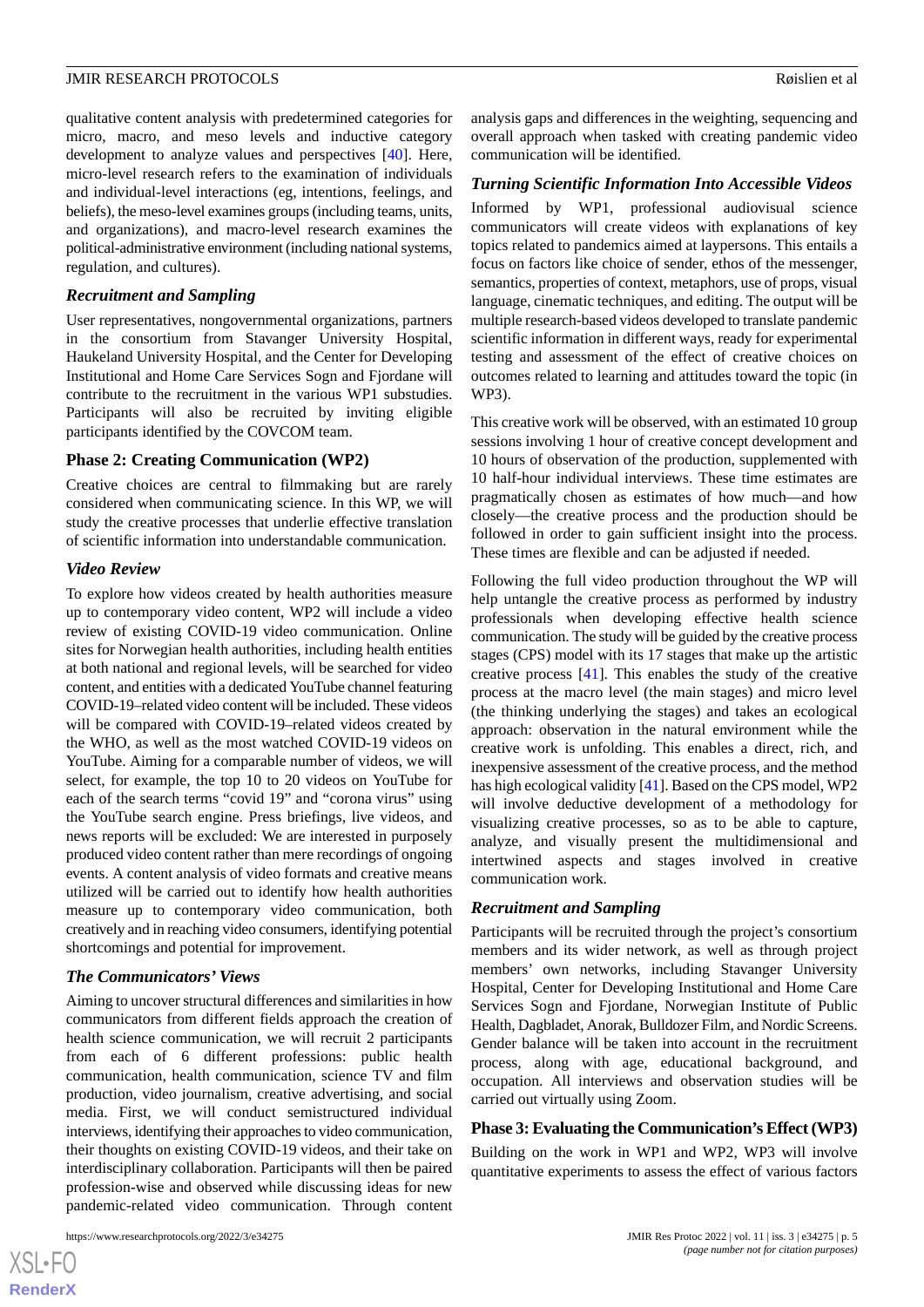related to audiovisual public communication of health science in general and pandemics in particular.

#### *Scoping Review*

First, in WP3, we will conduct a scoping review focusing on the recipients of the communication. We will search 3 main databases for public health, social sciences, and biomedical studies: PubMed, Scopus, and Embase. The search string will be designed based on the PCC (Population-Concept-Context) framework as recommended by the Johanna Briggs Institute Manual for Evidence Synthesis and scoping reviews [[42\]](#page-8-2) as a less restrictive alternative to the PICO (population, intervention, comparator, and outcome) mnemonic recommended for systematic reviews. The scoping review is expected to provide a comprehensive view of the state of the art and give insight about characteristics of recipients and how they can impact the outcomes of health video communication. The knowledge will contribute to the interpretation of findings from the WP's experimental studies described in the following sections.

#### *Randomized Controlled Trials*

In WP3, we will perform 2 RCTs with a factorial between-subjects experimental design including various factors related to the video communication. The first RCT will assess nonvisual factors in health communication videos such as the effect of the video super of the presenter (ie, whether the person on screen is labeled as "Professor" or "Citizen" in the text at the bottom of the screen) or whether the message presented is neutral or includes a "call to action" (ie, whether the presenter merely delivers factual information or also encourages the viewer to act). The final choice of nonvisual factors will be informed by work in the preliminary phases of the project. Assessing the effect of such nonvisual factors will be done by having an actor recite different scripts to the camera. The second RCT will use the videos developed by professional video creators in WP2.

The videos will be screened for representativeness of the population. After consent, participants will be randomized to different videos and between-factors conditions. A link will lead them to a web page where the procedure is explained. For the first RCT, this web page differs according to ascribed Source and Messenger, Content, and Engaging factors. Participants will then be shown the video(s), followed by the questionnaires. Here, we focus not only on learning outcomes and the understanding of risk at a conceptual level but also on attitudes toward the subject, behavioral change, and compliance with the message. Gender, cultural background, age, education, and work variables will be entered as covariates in the statistical analyses and in targeted subgroup analyses.

All data collection in WP3 will be conducted online, using online surveys (Survey Monkey) and collaborative tools. With a fully digital and completely automated random-number generator and allocation procedure, video link submission and measurement instruments can be performed automatically, keeping the process free from experimenter input.

Both RCTs foresee the possibility of a longitudinal study through a follow-up survey aiming to assess whether communication outcomes (eg, learning, attitudes) persist over

 $XS$ -FO **[RenderX](http://www.renderx.com/)** time, evaluate the motivation of participants to rejoin the study based on the video alternative they have been exposed to, and explore whether communication outcomes are influenced by the evolution of the COVID-19 pandemic (eg, vaccination coverage, recent infection trends).

#### *Real-Life Observational Study*

Based on the RCTs, the videos used in the experiments will go through mild editing and then be screened for audiences on a mass scale, tracking spread and exploring engagement metrics such as likes and comments. This will be done in collaboration with consortium partners (eg, the national newspaper, Dagbladet, and video influencer network, Nordic Screens). Here, success criteria will be assessed through strategies such as tracking of how much of a video the viewers watch before skipping, likes, sharing, and response rates to "click here for more" links and coupled with demographic data.

#### *Recruitment and Sampling*

Participants for the RCTs will be recruited through invites from consortium partners such as the Norwegian Air Ambulance Foundation (NAAF). Statistical power depends on a number of factors. For the first RCT, a power analysis in G\*Power [\[43](#page-8-3)] assuming a medium effect-size ( $f^2 \ge 0.25$ ) and a full factorial design with 5 covariates in an analysis of covariance (ANCOVA) yields a conservative sample size of 401 to achieve a statistical power of 95%. For the second RCT, a smaller sample size is needed, as there are fewer covariates. The NAAF database of financial supporters consists of approximately 150,000 people from the general public, and recruitment of only a small fraction of them (1%) will thus suffice for the intended power.

#### **Ethical Considerations**

The study is approved by the Norwegian Centre for Research Data (WP1 Ref number 583192, WP2 Ref number 703372) and exempted from ethical approval from the Regional Ethical Committee.

# *Results*

The COVCOM study is supported by the Trond Mohn Foundation (TMS) grant number TMS2020TMT10 and the University of Stavanger, Norway.

Recruitment and interviews for Phase 1 of the project ran from February 2021 to March 2021. Creative communication work in Phase 2 started in May 2021, and video production for use in the RCTs started in September 2021. Preparation for the RCTs in Phase 3 started in January 2021, with recruitment and data collection planned for 2021/2022.

# *Discussion*

The COVCOM project will take on several grand challenges within the field of communicating science and provide evidence-based tools to the science communication toolbox. A long-term goal of the project is to contribute to the creation of a more resilient health care system by developing tailor-made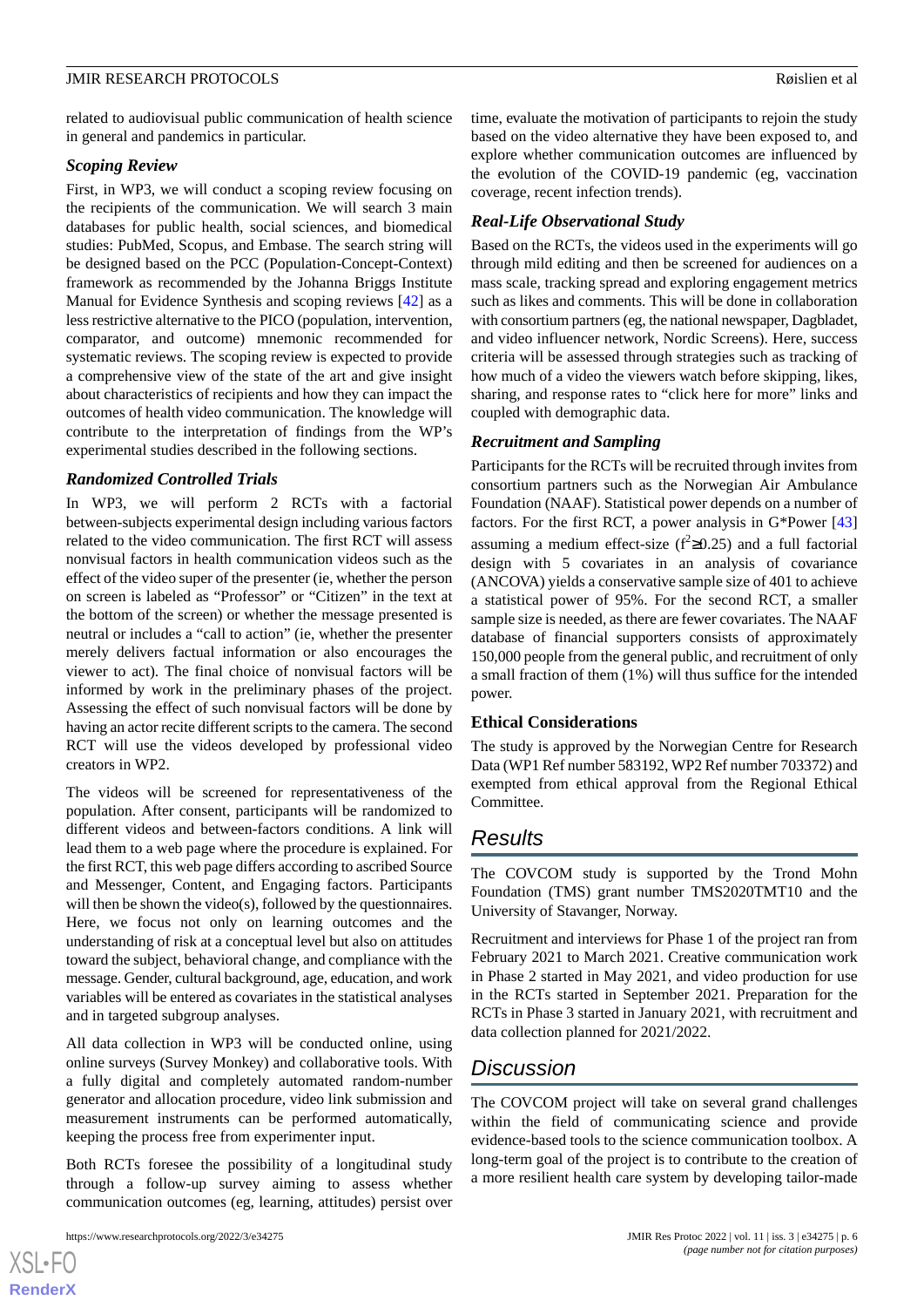communication responses for different audiences, preparing society for any future pandemic [\[44](#page-8-4)].

The different backgrounds and perspectives of the individuals in the COVCOM project operate along different axes in terms of norms and what constitutes a project's success. Getting all involved individuals to pull in the same direction makes the project challenging. The serial structure of the WPs, where unexpected results and delays in one WP might affect other WPs, puts high demand on collaborative efforts in the group. Clear communication and close follow-up between WP leaders and other key personnel are central.

As the project has expected outcomes beyond the scientific community for stakeholders in terms of communicators (eg, Norwegian Institute of Public Health, Norwegian Directorate of Health, and the government) as well as recipients (eg, the general population, hospitals, and representatives of vulnerable groups) of health information, dissemination will not only be through academic publications but also focus on communicating research results to communication practitioners, health professionals, and the general public in adequate trade magazines, newspapers, and online fora. Popular science articles to disseminate results beyond academia will be encouraged and facilitated by the project manager.

#### **Acknowledgments**

We wish to acknowledge the contributions from Martha Strandos, Stig Harthug, Svein Skeie, Elisabeth Jakobsen, and Stephen Sollied in the development of the grant application to the Research Council of Norway. We also wish to acknowledge Anja Schou Lindman, Jeffrey Braithwaite, Morten Sodemann, Johnny Advocaat-Vedvik, and Janne Espevalen who took on roles in the Strategic Advisory Board.

#### **Authors' Contributions**

JR was responsible for the application to the Research Council of Norway for funding for the COVCOM study in collaboration with SW, KB, and HT. JR, SW, KB, and HT set up the initial study design and study protocol. JR drafted the manuscript, with substantial input from SW, and revised it based on comments from all coauthors. SHB (work package [WP]1), MTS (WP2), and DAL (WP3) contributed to the study design and development of data collection tools in their respective WPs. JO and IS contributed to the study design and development of data collection tools and commented on the draft. All authors approved the final version of the manuscript.

#### **Conflicts of Interest**

<span id="page-6-0"></span>None declared.

#### **References**

- <span id="page-6-1"></span>1. Deci EL, Ryan RM. The "what" and "why" of goal pursuits: human needs and the self-determination of behavior. Psychological Inquiry 2000 Oct;11(4):227-268. [doi: [10.1207/s15327965pli1104\\_01\]](http://dx.doi.org/10.1207/s15327965pli1104_01)
- <span id="page-6-2"></span>2. Wong PTP, Fry PS. The human quest for meaning: A handbook of psychological research and clinical applications. Mahwah, NJ: Lawrence Erlbaum Associates Publishers; 1998:A.
- <span id="page-6-3"></span>3. Ryan RM, Deci EL. Self-determination theory and the facilitation of intrinsic motivation, social development, and well-being. American Psychologist 2000;55(1):68-78. [doi: [10.1037/0003-066x.55.1.68](http://dx.doi.org/10.1037/0003-066x.55.1.68)]
- <span id="page-6-4"></span>4. Gerber A, Broks P, Gabriel M, Lorenz L, Lorke J, Merten W, et al. Science Communication Research: an Empirical Field Analysis. Institute for Science and Innovation Communication. 2020. URL: [https://sciencecomm.science/app/uploads/2020/](https://sciencecomm.science/app/uploads/2020/05/Research_Field_Analysis__Science_Communication__2020__public.pdf) 05/Research\_Field\_Analysis\_Science\_Communication\_2020\_\_public.pdf [accessed 2022-02-21]
- 5. Jensen EA, Gerber A. Evidence-based science communication. Front. Commun 2020 Jan 23;4:1. [doi: [10.3389/fcomm.2019.00078](http://dx.doi.org/10.3389/fcomm.2019.00078)]
- <span id="page-6-6"></span>6. Bradley DT, McFarland M, Clarke M. The effectiveness of disaster risk communication: a systematic review of intervention studies. PLoS Curr 2014 Aug 22;6:1 [\[FREE Full text\]](https://doi.org/10.1371/currents.dis.349062e0db1048bb9fc3a3fa67d8a4f8) [doi: [10.1371/currents.dis.349062e0db1048bb9fc3a3fa67d8a4f8](http://dx.doi.org/10.1371/currents.dis.349062e0db1048bb9fc3a3fa67d8a4f8)] [Medline: [25642365](http://www.ncbi.nlm.nih.gov/entrez/query.fcgi?cmd=Retrieve&db=PubMed&list_uids=25642365&dopt=Abstract)]
- <span id="page-6-5"></span>7. Klemm C, Das E, Hartmann T. Swine flu and hype: a systematic review of media dramatization of the H1N1 influenza pandemic. Journal of Risk Research 2014 Jun 20;19(1):1-20. [doi: [10.1080/13669877.2014.923029](http://dx.doi.org/10.1080/13669877.2014.923029)]
- <span id="page-6-7"></span>8. Barrelet C, Bourrier M, Burton-Jeangros C, Schindler M. Unresolved issues in risk communication research: the case of the H1N1 pandemic (2009-2011). Influenza Other Respir Viruses 2013 Sep 27;7 Suppl 2:114-119 [\[FREE Full text\]](https://doi.org/10.1111/irv.12090) [doi: [10.1111/irv.12090\]](http://dx.doi.org/10.1111/irv.12090) [Medline: [24034495\]](http://www.ncbi.nlm.nih.gov/entrez/query.fcgi?cmd=Retrieve&db=PubMed&list_uids=24034495&dopt=Abstract)
- 9. Jha A, Lin L, Short SM, Argentini G, Gamhewage G, Savoia E. Integrating emergency risk communication (ERC) into the public health system response: Systematic review of literature to aid formulation of the 2017 WHO Guideline for ERC policy and practice. PLoS One 2018 Oct 31;13(10):e0205555 [\[FREE Full text\]](https://dx.plos.org/10.1371/journal.pone.0205555) [doi: [10.1371/journal.pone.0205555\]](http://dx.doi.org/10.1371/journal.pone.0205555) [Medline: [30379900](http://www.ncbi.nlm.nih.gov/entrez/query.fcgi?cmd=Retrieve&db=PubMed&list_uids=30379900&dopt=Abstract)]
- 10. A World at Risk: Annual report on global preparedness for health emergencies Global Preparedness Monitoring Board. Relief Web. 2019. URL: [https://reliefweb.int/report/world/](https://reliefweb.int/report/world/world-risk-annual-report-global-preparedness-health-emergencies-global-preparedness) [world-risk-annual-report-global-preparedness-health-emergencies-global-preparedness](https://reliefweb.int/report/world/world-risk-annual-report-global-preparedness-health-emergencies-global-preparedness) [accessed 2022-02-21]

[XSL](http://www.w3.org/Style/XSL)•FO **[RenderX](http://www.renderx.com/)**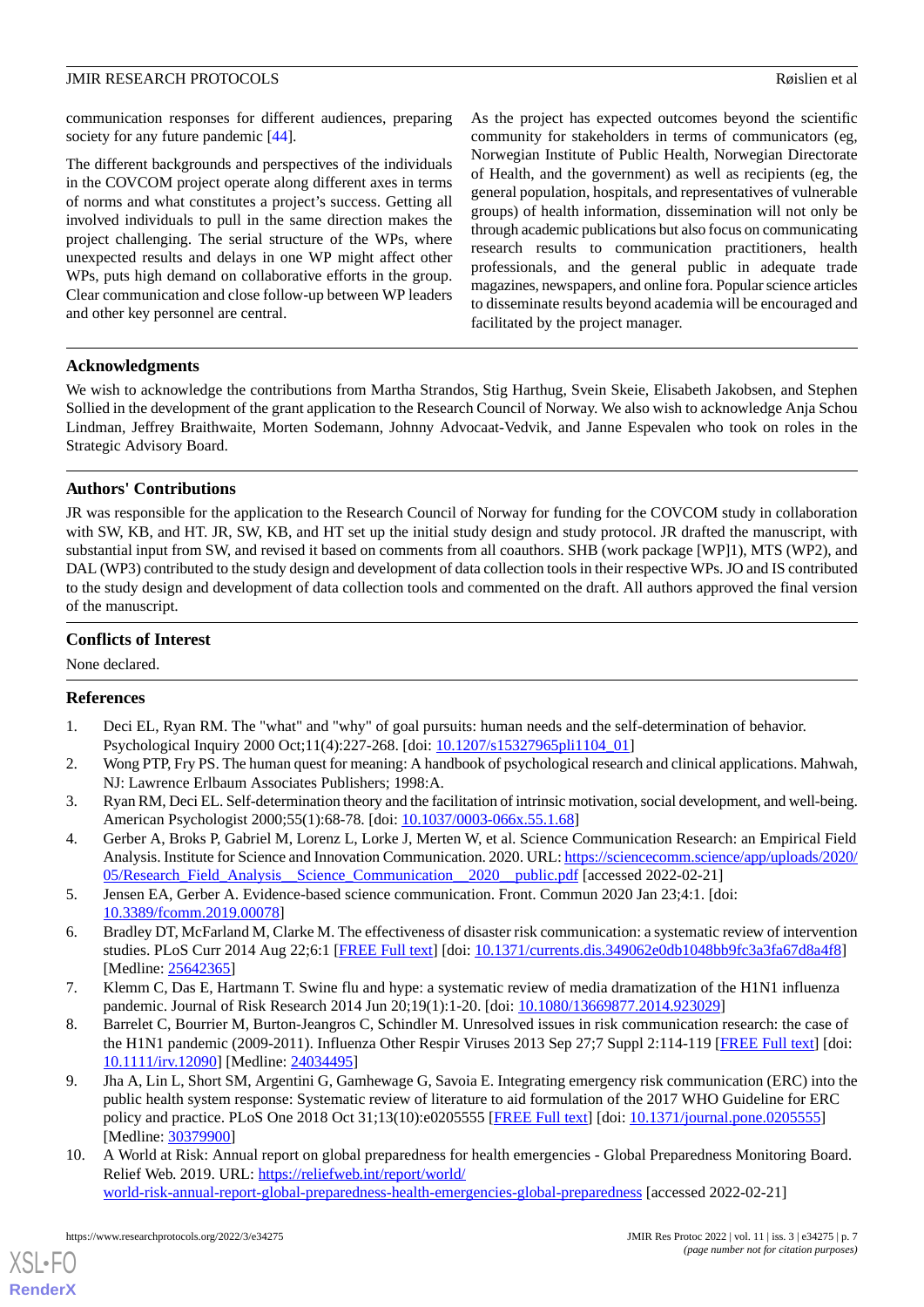- <span id="page-7-0"></span>11. Coombs WT, Holladay SJ, editors. The Handbook of Crisis Communication. Hoboken, NJ: Blackwell Publishing Ltd; 2010.
- <span id="page-7-2"></span><span id="page-7-1"></span>12. Sackett DL, Rosenberg WMC, Gray JAM, Haynes RB, Richardson WS. Evidence based medicine: what it is and what it isn't. BMJ 1996 Jan 13;312(7023):71-72 [\[FREE Full text\]](http://europepmc.org/abstract/MED/8555924) [doi: [10.1136/bmj.312.7023.71](http://dx.doi.org/10.1136/bmj.312.7023.71)] [Medline: [8555924](http://www.ncbi.nlm.nih.gov/entrez/query.fcgi?cmd=Retrieve&db=PubMed&list_uids=8555924&dopt=Abstract)]
- <span id="page-7-3"></span>13. Lesen AE, Rogan A, Blum MJ. Science communication through art: objectives, challenges, and outcomes. Trends Ecol Evol 2016 Sep;31(9):657-660. [doi: [10.1016/j.tree.2016.06.004](http://dx.doi.org/10.1016/j.tree.2016.06.004)] [Medline: [27377601\]](http://www.ncbi.nlm.nih.gov/entrez/query.fcgi?cmd=Retrieve&db=PubMed&list_uids=27377601&dopt=Abstract)
- <span id="page-7-4"></span>14. Global Call to Creatives: An Open Brief from the United Nations. Google Docs. 2020 Mar 30. URL: [https://docs.google.com/](https://docs.google.com/presentation/d/1uR9gq1nC_ZYlGHkyaU7bRivTJ0gmtaxqZ5_4BvzcGnM/preview?slide=id.p) [presentation/d/1uR9gq1nC\\_ZYlGHkyaU7bRivTJ0gmtaxqZ5\\_4BvzcGnM/preview?slide=id.p](https://docs.google.com/presentation/d/1uR9gq1nC_ZYlGHkyaU7bRivTJ0gmtaxqZ5_4BvzcGnM/preview?slide=id.p) [accessed 2022-02-21]
- <span id="page-7-5"></span>15. United Nations Global Call Out To Creatives - help stop the spread of COVID-19. TalentHouse. URL: [https://www.](https://www.talenthouse.com/i/united-nations-global-call-out-to-creatives-help-stop-the-spread-of-covid-19) [talenthouse.com/i/united-nations-global-call-out-to-creatives-help-stop-the-spread-of-covid-19](https://www.talenthouse.com/i/united-nations-global-call-out-to-creatives-help-stop-the-spread-of-covid-19) [accessed 2022-02-21]
- <span id="page-7-6"></span>16. Cisco Annual Internet Report (2018–2023) White Paper. Cisco. 2020 Mar 09. URL: [https://www.cisco.com/c/en/us/solutions/](https://www.cisco.com/c/en/us/solutions/collateral/executive-perspectives/annual-internet-report/white-paper-c11-741490.html) [collateral/executive-perspectives/annual-internet-report/white-paper-c11-741490.html](https://www.cisco.com/c/en/us/solutions/collateral/executive-perspectives/annual-internet-report/white-paper-c11-741490.html) [accessed 2022-02-21]
- <span id="page-7-7"></span>17. Ceci L. Statista. 2022 Feb 07. URL:<https://www.statista.com/topics/2019/youtube/> [accessed 2022-02-21]
- <span id="page-7-8"></span>18. 37 Mind Blowing YouTube Facts, Figures and Statistics. Merch Dope. 2021. URL: <https://merchdope.com/youtube-stats/> [accessed 2021-12-10]
- <span id="page-7-9"></span>19. Balog-Way D, McComas K, Besley J. The evolving field of risk communication. Risk Anal 2020 Nov 20;40(S1):2240-2262 [[FREE Full text](http://europepmc.org/abstract/MED/33084114)] [doi: [10.1111/risa.13615\]](http://dx.doi.org/10.1111/risa.13615) [Medline: [33084114](http://www.ncbi.nlm.nih.gov/entrez/query.fcgi?cmd=Retrieve&db=PubMed&list_uids=33084114&dopt=Abstract)]
- <span id="page-7-10"></span>20. Siegrist M. Trust and risk perception: a critical review of the literature. Risk Anal 2021 Mar 02;41(3):480-490. [doi: [10.1111/risa.13325\]](http://dx.doi.org/10.1111/risa.13325) [Medline: [31046144\]](http://www.ncbi.nlm.nih.gov/entrez/query.fcgi?cmd=Retrieve&db=PubMed&list_uids=31046144&dopt=Abstract)
- <span id="page-7-11"></span>21. Gubrium A. Digital storytelling: an emergent method for health promotion research and practice. Health Promot Pract 2009 Apr 04;10(2):186-191. [doi: [10.1177/1524839909332600\]](http://dx.doi.org/10.1177/1524839909332600) [Medline: [19372280\]](http://www.ncbi.nlm.nih.gov/entrez/query.fcgi?cmd=Retrieve&db=PubMed&list_uids=19372280&dopt=Abstract)
- <span id="page-7-12"></span>22. Miller-Day M, Hecht ML. Narrative means to preventative ends: a narrative engagement framework for designing prevention interventions. Health Commun 2013 Oct;28(7):657-670 [[FREE Full text\]](http://europepmc.org/abstract/MED/23980613) [doi: [10.1080/10410236.2012.762861](http://dx.doi.org/10.1080/10410236.2012.762861)] [Medline: [23980613](http://www.ncbi.nlm.nih.gov/entrez/query.fcgi?cmd=Retrieve&db=PubMed&list_uids=23980613&dopt=Abstract)]
- <span id="page-7-14"></span><span id="page-7-13"></span>23. Welbourne DJ, Grant WJ. Science communication on YouTube: Factors that affect channel and video popularity. Public Underst Sci 2016 Aug 19;25(6):706-718. [doi: [10.1177/0963662515572068](http://dx.doi.org/10.1177/0963662515572068)] [Medline: [25698225](http://www.ncbi.nlm.nih.gov/entrez/query.fcgi?cmd=Retrieve&db=PubMed&list_uids=25698225&dopt=Abstract)]
- <span id="page-7-15"></span>24. Fischhoff B. Evaluating science communication. Proc Natl Acad Sci U S A 2019 Apr 16;116(16):7670-7675 [\[FREE Full](http://www.pnas.org/cgi/pmidlookup?view=long&pmid=30478063) [text](http://www.pnas.org/cgi/pmidlookup?view=long&pmid=30478063)] [doi: [10.1073/pnas.1805863115\]](http://dx.doi.org/10.1073/pnas.1805863115) [Medline: [30478063](http://www.ncbi.nlm.nih.gov/entrez/query.fcgi?cmd=Retrieve&db=PubMed&list_uids=30478063&dopt=Abstract)]
- <span id="page-7-16"></span>25. Fischhoff B. The sciences of science communication. Proc Natl Acad Sci U S A 2013 Aug 20;110 Suppl 3(Supplement\_3):14033-14039 [[FREE Full text](http://www.pnas.org/cgi/pmidlookup?view=long&pmid=23942125)] [doi: [10.1073/pnas.1213273110\]](http://dx.doi.org/10.1073/pnas.1213273110) [Medline: [23942125](http://www.ncbi.nlm.nih.gov/entrez/query.fcgi?cmd=Retrieve&db=PubMed&list_uids=23942125&dopt=Abstract)]
- <span id="page-7-17"></span>26. Creswell JW, Creswell JD. Research Design: Qualitative, Quantitative, and Mixed Methods Approaches. New York, NY: SAGE Publications; 2017.
- <span id="page-7-18"></span>27. Smelser NJ, Baltes PB, editors. International Encyclopedia of the Social & Behavioral Sciences. Amsterdam, Netherlands: Elsevier; 2001.
- <span id="page-7-20"></span><span id="page-7-19"></span>28. Gentner D, Stevens AL. Mental Models. Milton Park, Abingdon-on-Thames, Oxfordshire United Kingdom: Taylor & Francis; 2014.
- <span id="page-7-22"></span><span id="page-7-21"></span>29. Meyer D, Leventhal H, Gutmann M. Common-sense models of illness: The example of hypertension. Health Psychology 1985;4(2):115-135. [doi: [10.1037/0278-6133.4.2.115\]](http://dx.doi.org/10.1037/0278-6133.4.2.115)
- <span id="page-7-23"></span>30. Kempton W. Two theories of home heat control. Cognitive Science 1986;10(1):75-90. [doi: [10.1207/s15516709cog1001\\_3](http://dx.doi.org/10.1207/s15516709cog1001_3)]
- 31. Giere RN, editor. Cognitive Models of Science. Minneapolis, MN: University of Minnesota Press; 1992.
- <span id="page-7-24"></span>32. Morgan MG. Risk Communication: A Mental Models Approach. Cambridge, MA: Cambridge University Press; 2005.
- <span id="page-7-25"></span>33. Jungermann H, Schütz H, Thüring M. Mental models in risk assessment: informing people about drugs. Risk Anal 1988 Mar;8(1):147-155. [doi: [10.1111/j.1539-6924.1988.tb01161.x](http://dx.doi.org/10.1111/j.1539-6924.1988.tb01161.x)] [Medline: [3375502](http://www.ncbi.nlm.nih.gov/entrez/query.fcgi?cmd=Retrieve&db=PubMed&list_uids=3375502&dopt=Abstract)]
- <span id="page-7-26"></span>34. Bruine de Bruin W, Bostrom A. Assessing what to address in science communication. Proc Natl Acad Sci U S A 2013 Aug 20;110 Suppl 3(Supplement\_3):14062-14068. [doi: [10.1073/pnas.1212729110\]](http://dx.doi.org/10.1073/pnas.1212729110) [Medline: [23942122](http://www.ncbi.nlm.nih.gov/entrez/query.fcgi?cmd=Retrieve&db=PubMed&list_uids=23942122&dopt=Abstract)]
- 35. van der Sanden MCA, Meijman FJ. Evidence-based science communication. Science Communication 2016 Aug 18;25(3):272-287. [doi: [10.1177/1075547003262662\]](http://dx.doi.org/10.1177/1075547003262662)
- <span id="page-7-28"></span><span id="page-7-27"></span>36. Peters M, Godfrey C, Khalil H, McInerney P, Parker D, Soares CB. Guidance for conducting systematic scoping reviews. Int J Evid Based Healthc 2015 Sep;13(3):141-146. [doi: [10.1097/XEB.0000000000000050\]](http://dx.doi.org/10.1097/XEB.0000000000000050) [Medline: [26134548](http://www.ncbi.nlm.nih.gov/entrez/query.fcgi?cmd=Retrieve&db=PubMed&list_uids=26134548&dopt=Abstract)]
- 37. Tricco AC, Langlois EV, Straus SE. Rapid reviews to strengthen health policy and systems: a practical guide. World Health Organization. 2017. URL: <https://www.who.int/alliance-hpsr/resources/publications/rapid-review-guide/en/> [accessed 2022-02-21]
- 38. Hsieh H, Shannon SE. Three approaches to qualitative content analysis. Qual Health Res 2005 Nov 01;15(9):1277-1288. [doi: [10.1177/1049732305276687](http://dx.doi.org/10.1177/1049732305276687)] [Medline: [16204405\]](http://www.ncbi.nlm.nih.gov/entrez/query.fcgi?cmd=Retrieve&db=PubMed&list_uids=16204405&dopt=Abstract)
- 39. Reed MS, Graves A, Dandy N, Posthumus H, Hubacek K, Morris J, et al. Who's in and why? A typology of stakeholder analysis methods for natural resource management. J Environ Manage 2009 Apr;90(5):1933-1949. [doi: [10.1016/j.jenvman.2009.01.001\]](http://dx.doi.org/10.1016/j.jenvman.2009.01.001) [Medline: [19231064](http://www.ncbi.nlm.nih.gov/entrez/query.fcgi?cmd=Retrieve&db=PubMed&list_uids=19231064&dopt=Abstract)]

[XSL](http://www.w3.org/Style/XSL)•FO **[RenderX](http://www.renderx.com/)**